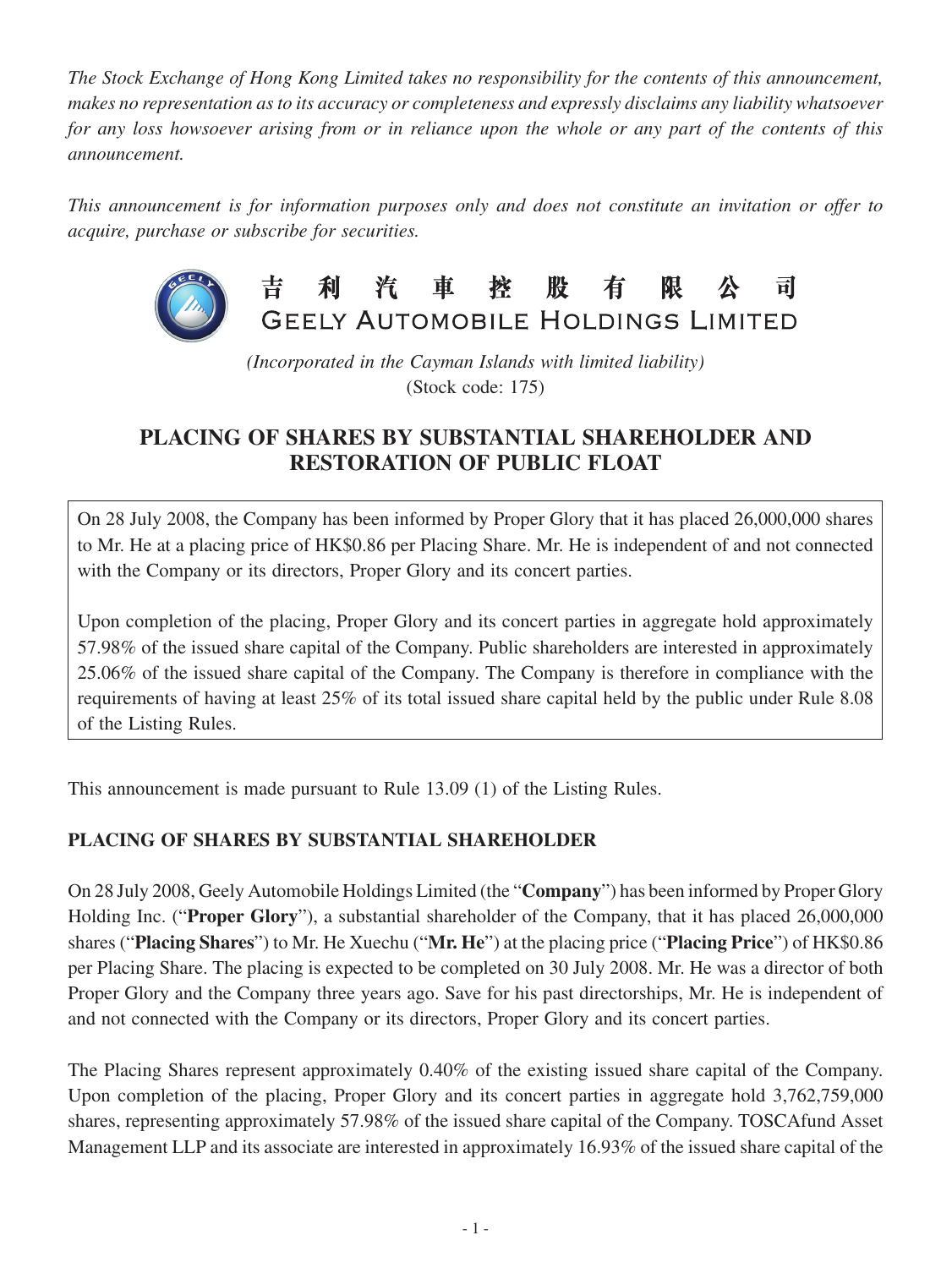Company. After deducting the approximately 0.03% interest in the Company held by an executive director, public shareholders are interested in approximately 25.06% of the issued share capital of the Company. The Company is therefore in compliance with the requirements of having at least 25% of its total issued share capital held by the public under Rule 8.08 of the Listing Rules. The shareholding structure of the Company before and after the placing are summarised as follows:

| <b>Holders of shares</b>                                                           | <b>Immediately before completion</b><br>of the placing |         | <b>Immediately</b> after<br>completion of the placing<br>but before conversion of the<br><b>Convertible Bonds and</b><br>exercise of Share Options<br>Number of |        | <b>Immediately after</b><br>completion of the placing<br>and assuming full<br>conversion of the<br><b>Convertible Bonds and</b><br>exercise of Share Options<br>Number of |        |
|------------------------------------------------------------------------------------|--------------------------------------------------------|---------|-----------------------------------------------------------------------------------------------------------------------------------------------------------------|--------|---------------------------------------------------------------------------------------------------------------------------------------------------------------------------|--------|
|                                                                                    | Number of<br>shares                                    | $(\% )$ | shares                                                                                                                                                          | $(\%)$ | shares                                                                                                                                                                    | $(\%)$ |
| Proper Glory and its concert                                                       |                                                        |         |                                                                                                                                                                 |        |                                                                                                                                                                           |        |
| parties (notes $3 & 4$ )                                                           | 3,788,759,000                                          | 58.38   | 3,762,759,000                                                                                                                                                   | 57.98  | 3,762,759,000                                                                                                                                                             | 51.10  |
| <b>TOSCAfund Asset Management</b>                                                  |                                                        |         |                                                                                                                                                                 |        |                                                                                                                                                                           |        |
| LLP and its associate                                                              | 1,098,425,000                                          | 16.93   | 1,098,425,000                                                                                                                                                   | 16.93  | 1,098,425,000                                                                                                                                                             | 14.92  |
| Ang Siu Lun, Lawrence,<br>executive director (note 2)<br>Other directors excluding | 2,270,000                                              | 0.03    | 2,270,000                                                                                                                                                       | 0.03   | 53,270,000<br>(note 2)                                                                                                                                                    | 0.72   |
| Ang Siu Lun, Lawrence<br>and Mr. Li (note 2)                                       |                                                        |         |                                                                                                                                                                 | -      | 186,500,000<br>(note 2)                                                                                                                                                   | 2.53   |
| <b>Public shareholders:</b>                                                        |                                                        |         |                                                                                                                                                                 |        |                                                                                                                                                                           |        |
| Mr. He                                                                             |                                                        |         | 26,000,000                                                                                                                                                      | 0.40   | 26,000,000                                                                                                                                                                | 0.35   |
| Holders of the<br>Convertible Bonds (note 1)                                       |                                                        |         |                                                                                                                                                                 |        | 365,413,793                                                                                                                                                               | 4.96   |
| Other public shareholders                                                          | 1,600,301,450                                          | 24.66   | 1,600,301,450                                                                                                                                                   | 24.66  | 1,871,721,450<br>(note 2)                                                                                                                                                 | 25.42  |
| Total public shareholders                                                          | 1,600,301,450                                          | 24.66   | 1,626,301,450                                                                                                                                                   | 25.06  | 2,263,135,243<br>(note 2)                                                                                                                                                 | 30.73  |
| Total                                                                              | 6,489,755,450                                          | 100.00  | 6,489,755,450                                                                                                                                                   | 100.00 | 7,364,089,243                                                                                                                                                             | 100.00 |